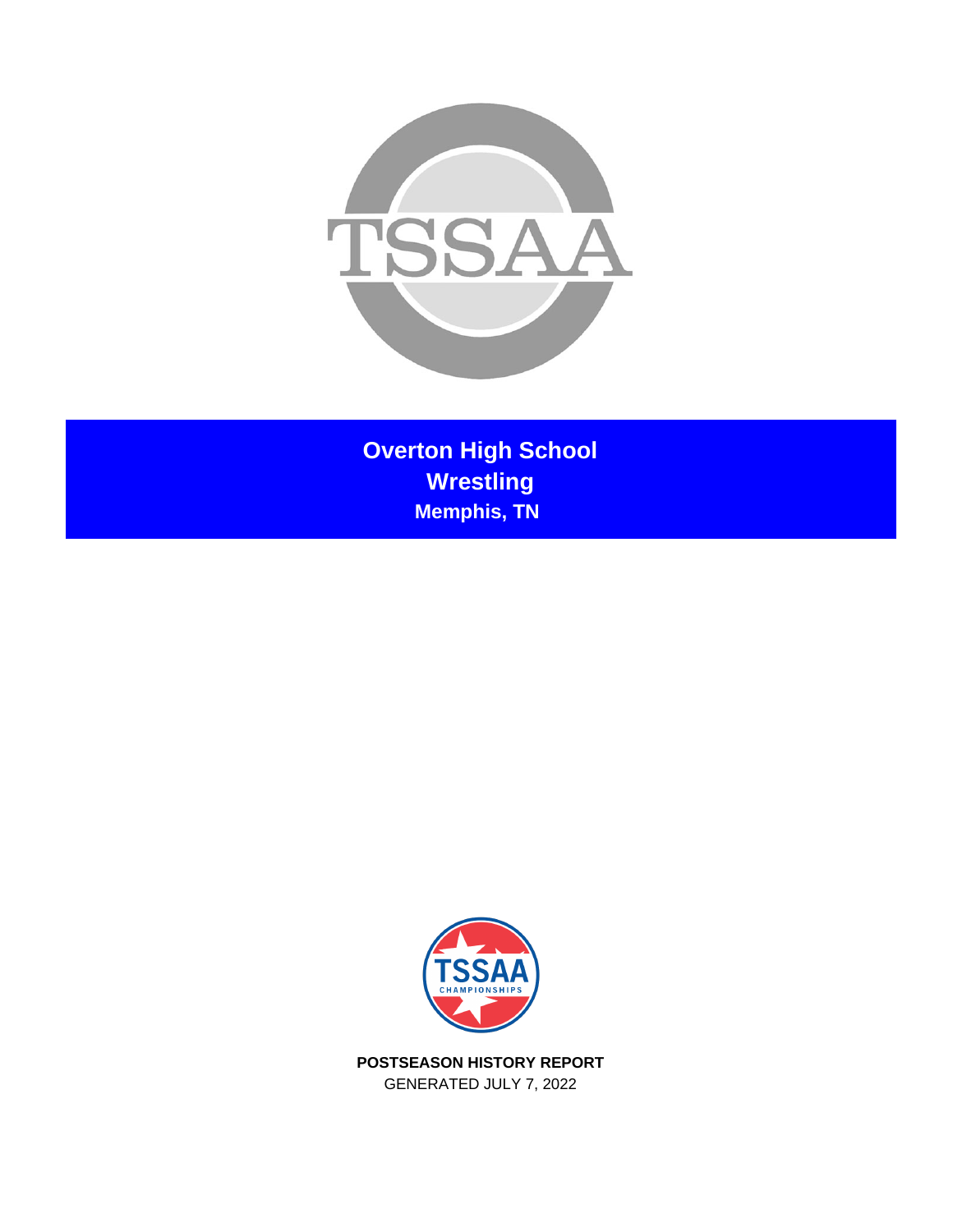# **Summary**

**Championship Record:** 0-2 **Appearances (1):** 1976

# **Finals Appearances**

None found.

# **Awards**

None found.